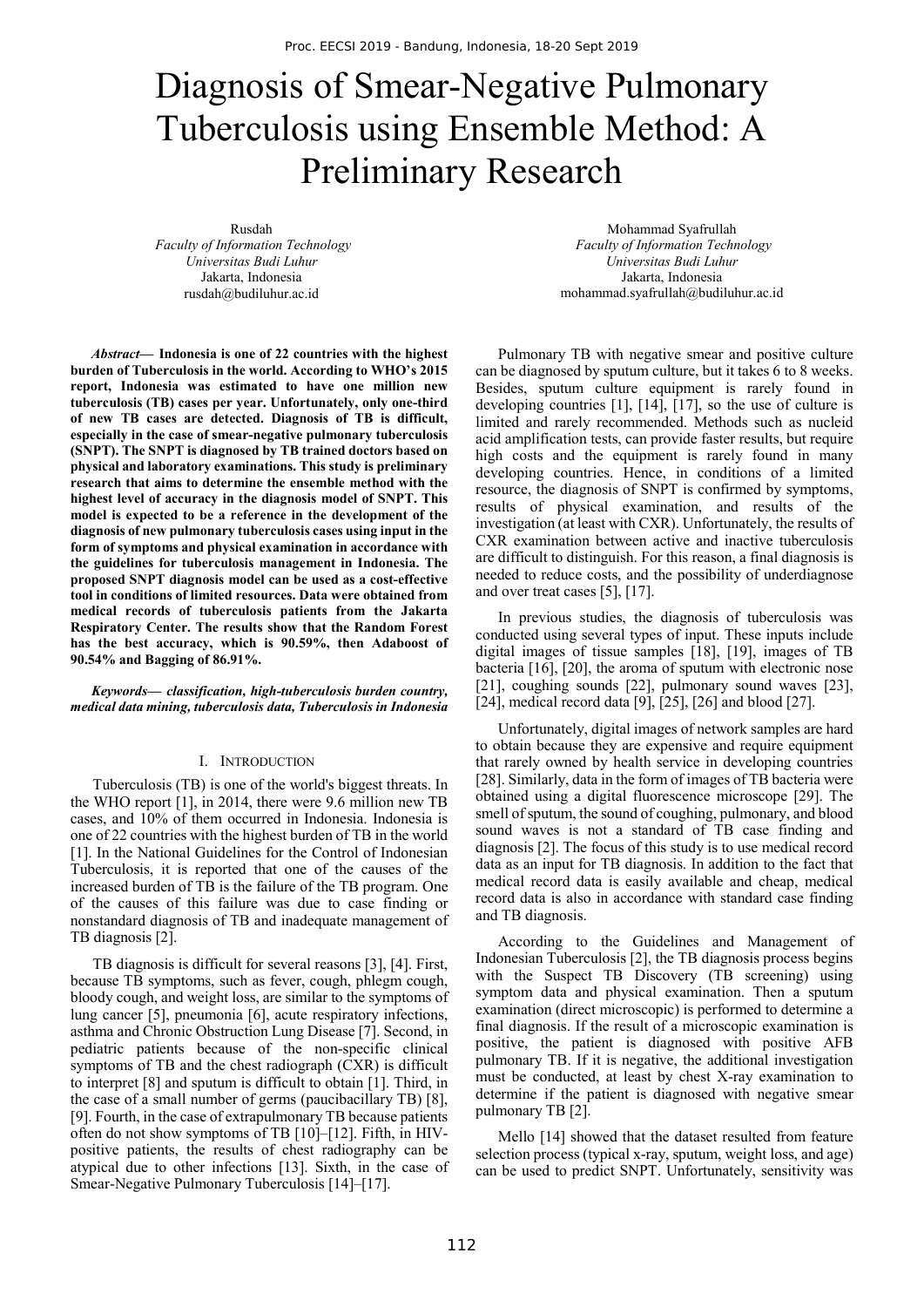between 64-71% and specificity between 58-76%. The importance of using inputs that are in accordance with diagnostic standards is also shown in the research of Santos et al. [30]. The results of his study suggested that it is necessary to use investigations such as CXR and new methods to diagnose SNPT. The non-optimal sensitivity showed that the existing diagnosis model of SNPT could increase the number of under-diagnosis cases and the non-optimal specificity can increase the number of over-diagnosis cases.

This study is preliminary research that aims to determine the ensemble method with the highest accuracy in the diagnosis model of SNPT. This model uses input in the form of medical record data collected from the Jakarta Respiratory Center in *Perkumpulan Pemberantasan Tuberkulosis Indonesia* (JRC-PPTI). The model determines whether a patient is diagnosed with pulmonary TB, SNPT, or not TB. The data used are symptoms, physical examination, and investigation in the form of phlegm examination and CXR. The output of this study can be an input for further research in the diagnosis of pulmonary tuberculosis using data mining techniques. This study is organized into four sections. The first section briefly describes tuberculosis, the background to the problem of tuberculosis diagnosis, the objective of the study, and the significance of the output of the research. The second section deals with previous studies related to tuberculosis diagnosis using classification techniques. The methodologies used to conduct this study are discussed in the third section. Finally, the fourth section is the experimental results and recommendations for future work.

# II. RELATED WORK

Previous studies using medical record data as an input for diagnosing SNPT used ANN [15], [30], [31], BNN [30] and Classification and Regression Tree (CART) [14]. Further examinations in addition to physical examination were used, such as HIV testing [14], [30], [31], sputum examinations [321] and other laboratory examinations [15], [31]. Mello [14] showed that the dataset of feature selection (typical x-ray, sputum, weight loss, and age) could be used to predict SNPT. Unfortunately, sensitivity is still low, which is between 64- 71% and specificity between 58-76%. The importance of using inputs that are in accordance with diagnostic standards is also shown in the research of Santos et al. [30]. The results of his research suggest that it is necessary to use investigations such as CXR and new methods to diagnose SNPT.

Santos et al. [32] combined the Bayesian Network method and Artificial Neural Network (ANN) into the Bayesian Neural Network (BNN). The research showed that BNN accuracy increased by 6% compared to ANN. Asha et al. [33] compared the ensemble method and concluded that Bagging (97%) had the best performance, followed by Adaboost (96%) and Random Forest (93%). Asha et al. [34] compared the performance Support Vector Machine (SVM) and the ensemble method. They concluded that SVM had comparable performance with Random Forest and was better than Bagging and Random Forest. Random Forest is balanced with Adaboost in terms of accuracy but is more resistant to handling errors and outliers [35]. The Random Forest is not sensitive to the number of selected attributes in each split, so it is effective for extensive databases. It can be faster than bagging or boosting. In 2012, Asha et al. used the associative

classification method and produced accuracy that was comparable to their previous research [36].

## III. RESEARCH METHOD

#### *A. Data Collection*

Data used in the research were patients' real data taken from JRC-PPTI from 2010 to 2014. The data were taken from patients aged over 15 years and had been declared cured (for the case of positive Acid-fast bacilli) or completed treatment (for the case of negative Acid-fast bacilli). The data were in hard copy format and manually recorded in an Excel format. Each record represents a patient's medical record. The attributes of patient data were selected based on directions from the doctors of JRC-PPTI. The data collected consists of 1423 records with 17 attributes. Table I shows all attributes along with their data types. Type N indicates numerical, and type C indicates a categorical attribute.

TABLE I. LIST OF ATTRIBUTES AND THEIR DATATYPES

| <b>Name of Attribute</b> | <b>Data Types</b> |
|--------------------------|-------------------|
| <b>Sex</b>               | C                 |
| Age                      | N                 |
| Duration of a cough      | $\mathcal{C}$     |
| Hemoptysis               | $\mathcal{C}$     |
| Sputum                   | C                 |
| Fever                    | $\mathcal{C}$     |
| Weight loss              | $\mathcal{C}$     |
| Loss of Appetite         | C                 |
| Sweating at night        | C                 |
| <b>Breathless</b>        | $\mathcal{C}$     |
| Chest pain               | $\mathcal{C}$     |
| Additional complaints    | $\mathcal{C}$     |
| Weight                   | N                 |
| Preliminary diagnosis    | C                 |
| <b>Initial CXR</b>       | C                 |
| Initial Sputum Test      | C                 |
| Final Diagnosis (Class)  | C                 |

### *B. Data Exploration*

Based on the type of illness, there are 49 general patients and 1,374 TB patients. The TB patient consists of 1,008 patients with negative smear and 366 patients with positive smear. Among patients with negative smear, there are 458 patients (45.4%) with a final diagnosis of SNPT.

Based on gender, there are 616 female patients (43%) and 807 male patients (57%). The age range of patients is between 15 and 89 years. Cases of SNPT occur more frequently in productive age (15-44 years), which is 374 cases (81.7%). The number of male patients (59.2%) in cases of SNPT in productive age is higher compared to female patients (40.8%).

## *C. Data Preparation*

Pre-processing activities conducted on dataset were data reduction and discretization of categorical attributes. Data reduction was conducted by removing 49 records of general patient data with a final diagnosis of Non-TB because they do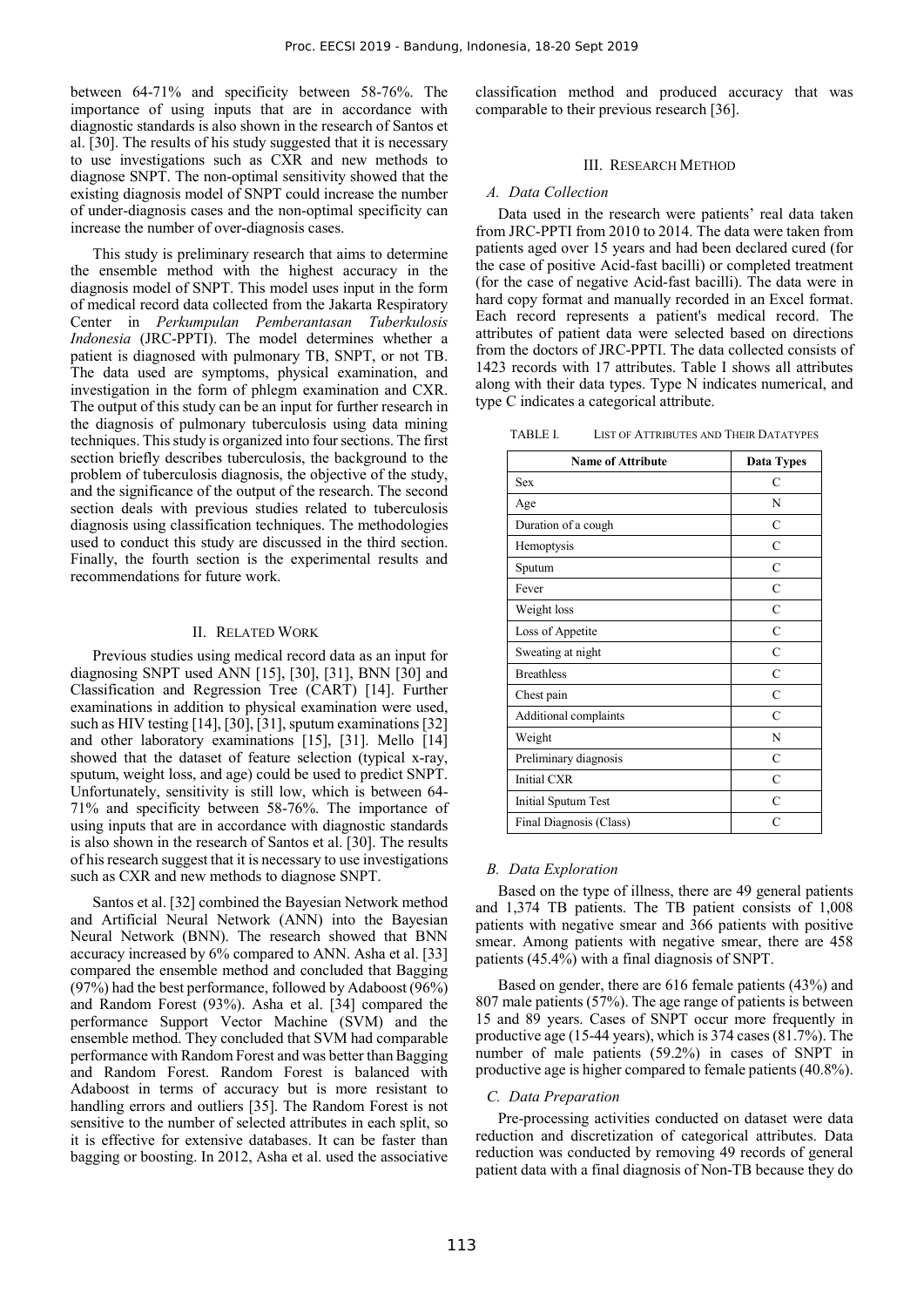not have data on sputum examination results and CXR. The data used are 1374 records, consisting of 366 (26.64%) patients with positive smear and 1,008 (73.36%) patients with a negative smear (SNPT). Among 1,008 negative smear patients, there were 458 patients (45.44%) with a final diagnosis of SNPT and 550 patients (54.56%) with a final diagnosis of non-TB.

Discretization is carried out on Initial Sputum Test attribute to five categories, namely Negative, 1-9BTG, +1, +2, and +3. The discretization is based on the International Union Against Tuberculosis and Lung Disease (IUATLD) scale [37]. There are 28 records which are categorized into 1-9BTG. Besides, in the Additional Complaints attribute, there are seven other disease records generalized to None. Those are gastroesophageal reflux disease (GERD), CA, Chronic obstructive pulmonary disease (COPD), decoin, and three other records are pneumonia.

Attribute selection is conducted using the wrapper function at WEKA. The datasets consist of 1374 records and 17 attributes. Several attempts to attribute selection performed on Dataset2 using the wrapper function are presented in Table  $II$ 

TABLE II. COMPARISON OF DIFFERENT CLASSIFIERS' ACCURACY ON DATASETS WITH OR WITHOUT FEATURE SELECTION

|                   |                                                                                                          | Accuracy   |           |           |           |
|-------------------|----------------------------------------------------------------------------------------------------------|------------|-----------|-----------|-----------|
| <b>Classifier</b> | <b>Attributes</b>                                                                                        | without FS |           | with FS   |           |
|                   |                                                                                                          | <b>ND</b>  | <b>WD</b> | <b>ND</b> | <b>WD</b> |
| C4.5              | Preliminary<br>diagnosis,<br>Initial CXR,<br>Initial<br>Sputum Test                                      | 96,69%     | 96,69%    | 97,38%    | 97,38%    |
| Naive<br>Bayes    | Preliminary<br>diagnosis,<br>Initial CXR,<br>Initial<br>Sputum Test,<br>Age, Fever,<br><b>Breathless</b> | 96,87%     | 96,94%    | 97,20%    | 97,42%    |
| <b>SVM</b>        | Preliminary<br>diagnosis,<br>Initial CXR,<br>Initial<br>Sputum Test,<br>Sex, Age                         | 97,38%     | 97,38%    | 97,38%    | 97,38%    |
| <b>KNN</b>        | Preliminary<br>diagnosis,<br>Initial CXR,<br>Initial<br>Sputum Test                                      | 90,39%     | 90,39%    | 96,94%    | 97,38%    |

Determination of training data and test data was carried out by stratified random sampling. First, the data is sorted by Final Diagnosis class, namely Non-TB, Pulmonary TB, and SNPT. Then the percentage of each class is calculated. Training data are taken as much as 70% of the total data, and 30% for testing data. Data were selected randomly but still took into account the percentage of each class (Fig 1).



Fig. 1. The composition of training data and testing data.

The evaluation of the diagnosis model of SNPT was done using the confusion matrix. The purpose was to find out the average accuracy, micro averaging precision (precision $_{\mu}$ ), and micro averaging sensitivity (sensitivity $\mu$ ) of the model. The testing data used amounts to 412 records. Determination of test data using stratified random sampling. Calculation of average accuracy using equation (1), micro averaging precision using equation (2), and micro averaging sensitivity using equations (3) [38].

$$
Average Accuracy = \frac{\sum_{i=1}^{l} \frac{TP_i + TN_i}{TP_i + FN_i + FP_i + FN_i}}{l} \times 100\% \tag{1}
$$

$$
Precision_{\mu} = \frac{\sum_{i=1}^{I} TP_i}{\sum_{i=1}^{I} (FP_i + TP_i)} \times 100\%
$$
 (2)

$$
Sensitivity_{\mu} = \frac{\sum_{i=1}^{l} TP_i}{\sum_{i=1}^{l} (TP_i + FN_i)} \times 100\%
$$
\n(3)

where,

 $TP_i$  the *True Positive* of  $i^{\text{th}}$  class, which is the amount of positive data of *i*<sup>th</sup> class that classified correctly by the classifier;

TN<sub>i</sub> the *True Negative* of *i*<sup>th</sup> class, which is the amount of negative data of  $i<sup>th</sup>$  class that classified correctly by the classifier;

 $FN_i$  the *False Negative* of  $i<sup>th</sup>$  class, is the amount of negative data but is incorrectly classified by the classifier*;*

ܨܲ : *False Positive* of *i*th class, is the amount of positive data but is incorrectly classified by the classifier;

 $l$  is a number of class;  $\mu$  is micro averaging.

### *D. Modeling*

The study aims to model the diagnosis of SNPT by exploring three ensemble methods, namely random forest, AdaBoost, and Bagging. Weka 3.7 is used to build the model. The development of the SNPT diagnosis model used 962 records of training data.

Data sets resulted through attribute selection were trained with several ensemble learning methods using 10-fold Cross Validation [33], [34], [39]. Exploration of several combinations of the single classifier, AdaBoost and bagging was done to determine the best performing classification method. The classification results in the form of 3 classes, namely pulmonary TB, SNPT Pulmonary TB, SNPT, and Non-TB.

#### *E. Evaluation*

At this stage, evaluation is carried out on the classification model of SNPT diagnosis using 412 records of testing data. The purpose is to measure the multi-class classification model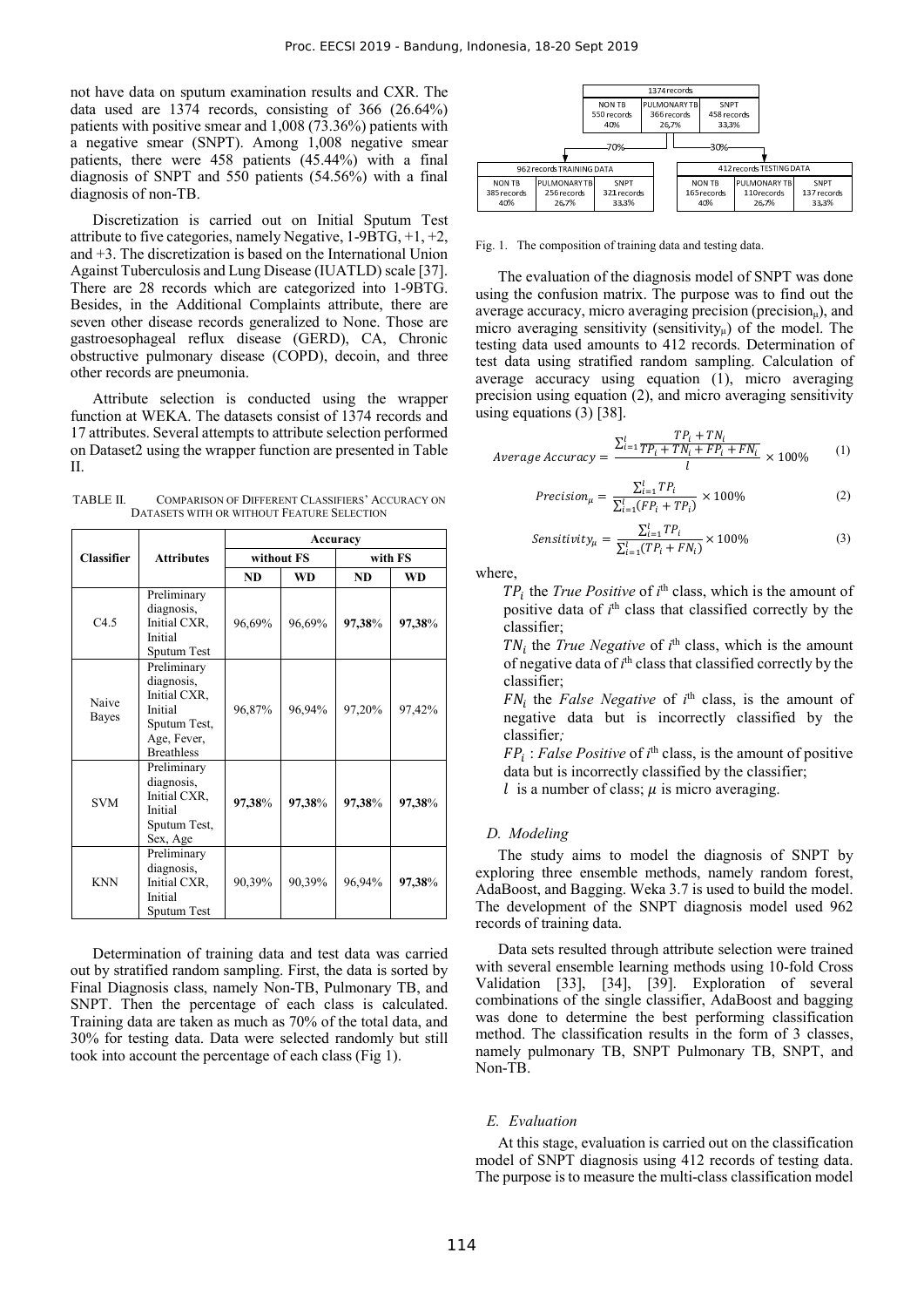using the value of average accuracy, micro averaging sensitivity, and micro averaging precision of the model [38].

# IV. EXPERIMENTAL RESULTS

In this section, experimental results are presented, which includes the data set used in our experiments and the reported accuracy. The experimental results are presented in Table III.

TABLE III. COMPARISON OF DIFFERENT ENSEMBLE METHODS' ACCURACY ON TRAINING AND TESTING DATASETS

|                     | <b>Classifier</b>              |                              |                                |  |
|---------------------|--------------------------------|------------------------------|--------------------------------|--|
| <b>Dataset</b>      | <b>Random</b><br><b>Forest</b> | <b>Bagging</b><br>with $C45$ | <b>Adaboost</b><br>with $C4.5$ |  |
| Training Data       | 91,79                          | 91.79                        | 91.79                          |  |
| <b>Testing Data</b> | )0.59                          | 86.91                        |                                |  |

Table III shows that by using stratified random sampling in determining training data and test data, the accuracy of the model during training and testing is comparable. Random Forest has the best accuracy, which is 90.59%, followed by Adaboost (90.54%) and Bagging (86.91%). The confusion matrix is presented in Table IV.

TABLE IV. CONFUSION MATRIX

|        |             | <b>Predicted as</b> |            |             |
|--------|-------------|---------------------|------------|-------------|
|        |             | Non TB              | <b>PTB</b> | <b>SNPT</b> |
| Actual | Non TB      | 34                  |            | 34          |
|        | <b>PTB</b>  |                     | 112        |             |
|        | <b>SNPT</b> |                     |            |             |

Table IV shows that out of 168 non-TB patients, 34 of them were predicted as SNPT. Whereas from 132 SNPT patients, five patients that incorrectly predicted as Non-TB. All classes of pulmonary TB are correctly classified as pulmonary TB, which is in accordance with the rules for TB diagnoses established in the National TB Control Guide in Indonesia (P2PL, 2014).

Analysis of incorrectly classified data is done by comparing TB diagnoses in medical. The fact is if the results of negative sputum examination and chest X-ray give an infiltrate picture, and the results of the initial diagnosis are Non-Suspected TB, then the final diagnosis is Non-TB. If the results of negative sputum examination and chest X-ray give an infiltrate picture, and the results of the initial diagnosis are suspected TB, then the final diagnosis is SNPT.

Whereas, in data testing, out of five SNPT patients who were incorrectly classified, had negative sputum examination results and chest X-ray gave an infiltrate picture, and the results of the initial diagnosis were Non-Suspected TB. They were diagnosed by doctors as SNPT patients, whereas according to the medical rules, they should be diagnosed as Non-TB. Besides, 34 non-TB patients who were incorrectly classified had negative sputum examination results, and a chest X-ray gave an infiltrate picture, and the results of the initial diagnosis were suspected of TB. Those data, according to the rules, are diagnosed as non-TB, but the doctor determined them as SNPT patients. In this case, the doctor's consideration when making a diagnosis of the patient becomes something that cannot be explained in this study.

Evaluation of the model used three parameters, these are average accuracy using equation (1), micro averaging precision using equation (2), and micro average sensitivity using equation (3). The results of the evaluation model are presented in Table V.

TABLE V. EVALUATION RESULT

| Model         | Average<br>Accuracy | Precision <sub>u</sub> | Sensitivity <sub>u</sub> |
|---------------|---------------------|------------------------|--------------------------|
| Random Forest | 90,59%              | 90,53%                 | 90,53%                   |

The evaluation results in Table V show that the model has high accuracy in classifying classes of pulmonary TB, SNPT, and non-TB. The sensitivity of 90.53% means that the proposed model has a high true positive level so that it can classify pulmonary TB and SNPT well. High sensitivity indicates that the model can reduce the occurrence of cases underdiagnosed. Precision 90.53% states that the proposed model has a right level of accuracy in classifying a class.

The diagnosis of SNPT is established by TB trained doctors based on the results of the initial sputum examination and at least the chest X-ray results as a follow-up examination. However, in conditions of limited resources, this model can be used as a diagnostic tool.

# V. CONCLUSION

The attributes used for diagnosing SNPT are obtained using the wrapper method, namely Initial Sputum Test, Initial CXR, Preliminary Diagnosis, and Final Diagnosis. These are in accordance with the National Guidelines for TB Control in Indonesia.

Determination of training and testing data using stratified random sampling makes the performance of the model during the training and testing phase have comparable performance.

Random Forest has a high sensitivity, which is 90.53%. The sensitivity shows the ability of the Random Forest to classify Pulmonary TB and SNPT well, thereby reducing the occurrence of underdiagnosed cases.

This is preliminary research. The results of this study can be used as the basis for the development of the final diagnosis model of SNPT. As a result of exploring feature selection methods, C4.5 has a comparable performance with SVM and KNN. So, it is necessary to develop a diagnosis model as future research using the stacking and voting method.

#### **REFERENCES**

- [1] WHO, WHO Global Tuberculosis Report 2015, 20th ed. WHO Library Cataloguing-in-Publication Data, 2015.
- [2] K. R. D. P2PL, Pedoman Nasional Pengendalian Tuberkulosis. Kemenkes RI, 2014.
- [3] A. A. Imianvan and J. C. Obi, "Fuzzy Cluster Means Expert System for the Diagnosis of Tuberculosis," Glob. J. Comput. Sci. Technol., vol. 11, no. 6, 2011.
- [4] G. Alvarez-Uria, J. M. Azcona, M. Midde, P. K. Naik, S. Reddy, and R. Reddy, "Rapid Diagnosis of Pulmonary and Extrapulmonary Tuberculosis in HIV-Infected Patients. Comparison of LED Fluorescent Microscopy and the GeneXpert MTB/RIF Assay in a District Hospital in India.," Tuberc. Res. Treat., pp. 1–4, 2012.